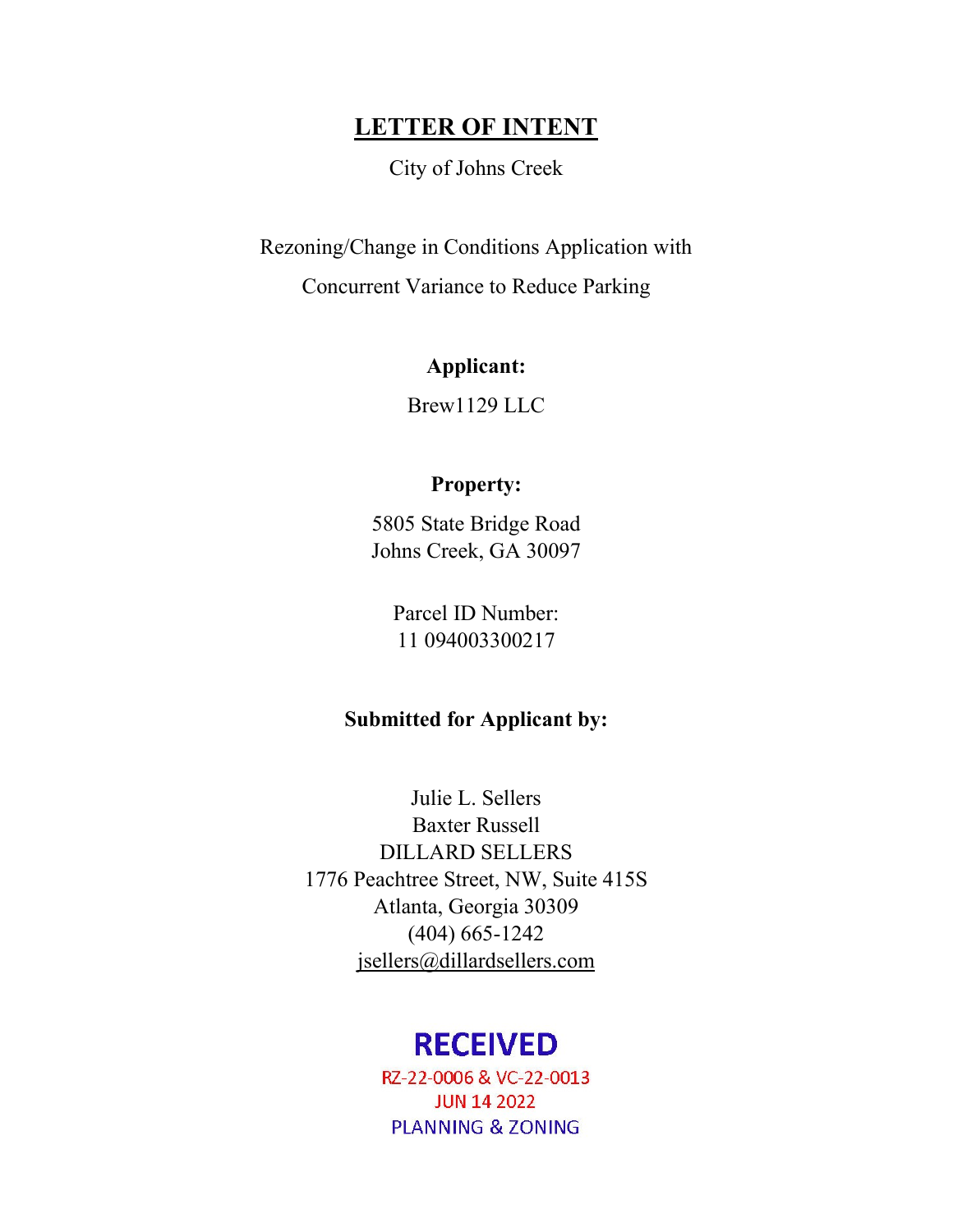## **I. INTRODUCTION**

Applicant, Brew 1129 LLC, submits this request for a change in conditions and concurrent rezoning to reduce parking for the property located at 5805 State Bridge Road, Johns Creek (tax parcel 11 094003300217) ("Property"). The Property is approximately 15.26 acres and consists of surface parking and a shopping center known as Medlock Corners. This request seeks approval to modify the existing conditions to develop a Scooter's Coffee as an outparcel on approximately .61 acres. With the approval of this application, enhanced pedestrian access will be created to provide sidewalks from the frontage of State Bridge Road to the main shopping center. To achieve the pedestrian connectivity and the development, Applicant concurrently requests a variance to reduce the number of parking required from 591 to 577 or a reduction of 2.5% (14 spaces).

The Property is zoned C-1-C and has a future land use designation of Commercial-Retail/Shopping Centers. The surrounding properties are zoned C-1 and the use is the area is commercial/retail. As such, this request is consistent with the City's current zoning and longterm planning for the future. As demonstrated in the attached elevations, the development approval is requested for a 664 sq ft building to serve drive-through and walk-up customers. The building is one story and complies with the City's design guidelines. The site plan reflects creating usable open space on the Property and improving the pedestrian opportunities to access the Property with the addition of new sidewalks, seating and tables.

Between the development of the Scooter's Coffee outparcel and the installation of new sidewalks to serve the shopping center, the parking is slightly reduced. The small reduction in parking will benefit the City and residents by helping transform the existing shopping center into a more pedestrian friendly development.

## **II. CONCURRENT VARIANCE CONSIDERATIONS**

As set forth above, the Medlock Corners shopping center, as with most shopping centers, has a large surface parking which creates underutilize space. The variance requested is a minor reduction from 591 spaces to 577 or 14 spaces less than the Code required.

### **A. Relief, if granted, would be in harmony with, or could be made to be in harmony with, the general purpose and intent of the Zoning Ordinance; or**

The general intent of the Zoning Ordinance is to promote and regulate development in a manner consistent with the City's future development goals and in relationship to the surrounding development. This request is consistent with the purpose and intent. The shopping center parking is sufficient for the uses, the addition of new development closer to State Bridge Road,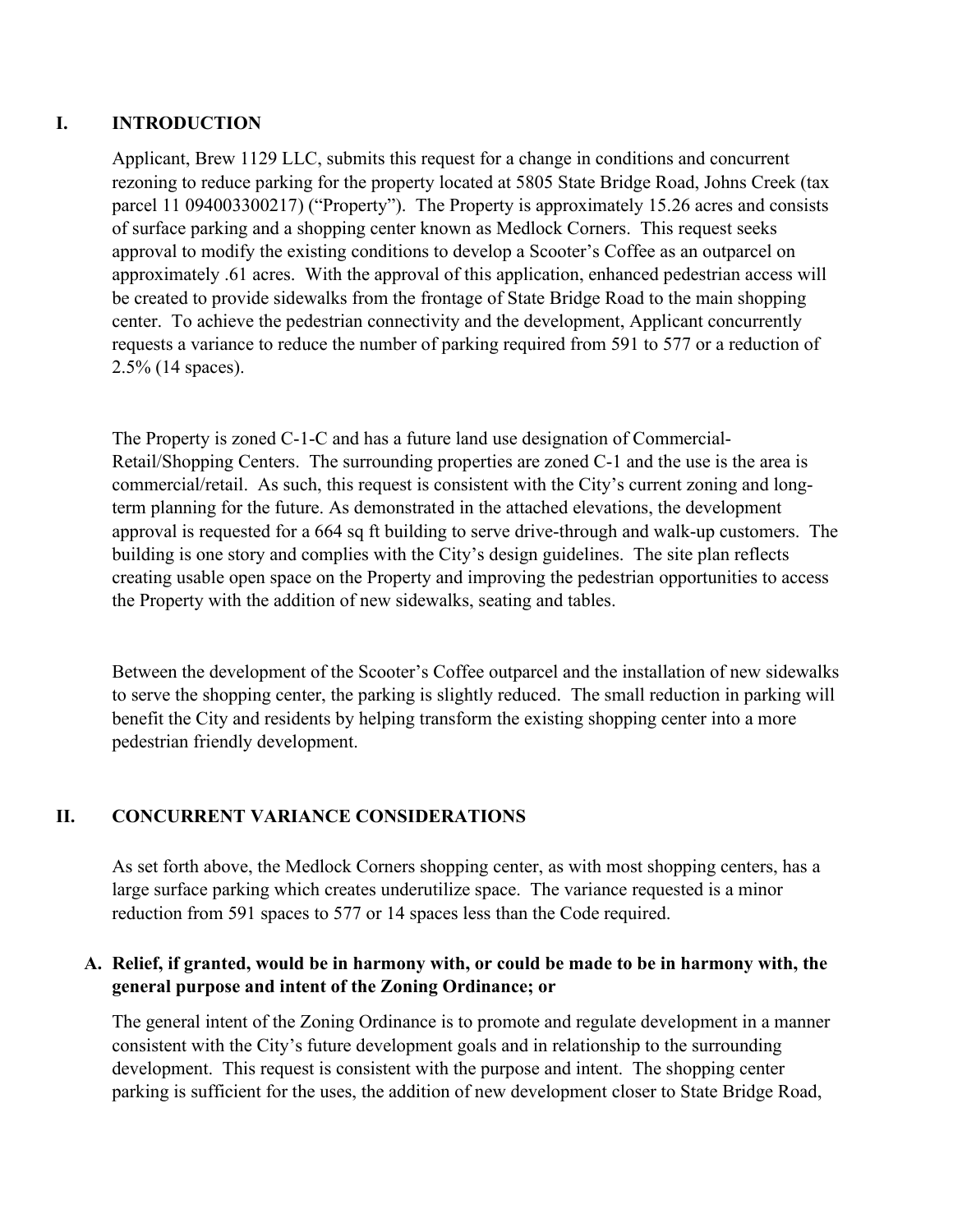and the addition of new sidewalks and usable open space are consistent with the City's goals. The slight reduction of the parking will benefit the public by allowing for the new pedestrian connectivity.

**B. The application of the particular provision of the Zoning Ordinance to a particular piece of property, due to extraordinary and exceptional conditions pertaining to that property because of its size, shape or topography, would create an unnecessary hardship for the owner while causing no detriment to the public; or** 

The extraordinary and exceptional conditions present for this Property include the shape and current configuration. To add additional pedestrian connectivity and usable open space as desired goals in the City's planning documents, some parking will be eliminated. Here, the site plan was designed to maximize the pedestrian experience and minimize the loss of parking spaces. The 2.5% reduction is significantly less than the 10% administrative variance allowance in the Code.

#### **C. Variance to Article 33 shall be in accordance with the standards enumerated therein.**

Not applicable to this request.

#### **III. REQUIRED CONSTITUTIONAL AND ANTE LITEM NOTICE**

Failure to approve the requested zoning and variance would be unconstitutional. Georgia law and the procedures of the City of Johns Creek require the Applicant to raise Federal and State constitutional objections during the application process. While the Applicant anticipates a smooth application process, failure to raise constitutional objections at this stage may mean that the Applicant will be barred from raising important legal claims later in the process. Accordingly, the following constitutional objections are stated:

The portions of the City of Johns Creek Zoning Ordinance, facially and as applied to the Property, which restrict the Property to any uses, conditions, land use designations, development standards, or to any zoning district other than that proposed by the Applicant are unconstitutional in that they would destroy the Applicant's property rights without first paying fair, adequate and just compensation for such rights, in violation of Article I, Section I, Paragraph I and Section III, Paragraph I of the Constitution of the State of Georgia of 1983, and the Due Process Clause of the Fourteenth Amendment to the Constitution of the United States.

The application of the City of Johns Creek Zoning Ordinance, facially and as applied to the Property, which restricts the Property to any uses, conditions, land use designations, development standards, or to any zoning district other than in accordance with the application as proposed by the Applicant is unconstitutional, illegal, null and void, constituting a taking of Applicant's Property in violation of the Just Compensation Clause of the Fifth Amendment to the Constitution of the United States; Article I, Section I, Paragraph I, and Section III, Paragraph I of the Constitution of the State of Georgia of 1983; and the Equal Protection and Due Process Clauses of the Fourteenth Amendment to the Constitution of the United States denying the Applicant an economically viable use of its land while not substantially advancing legitimate state interests.